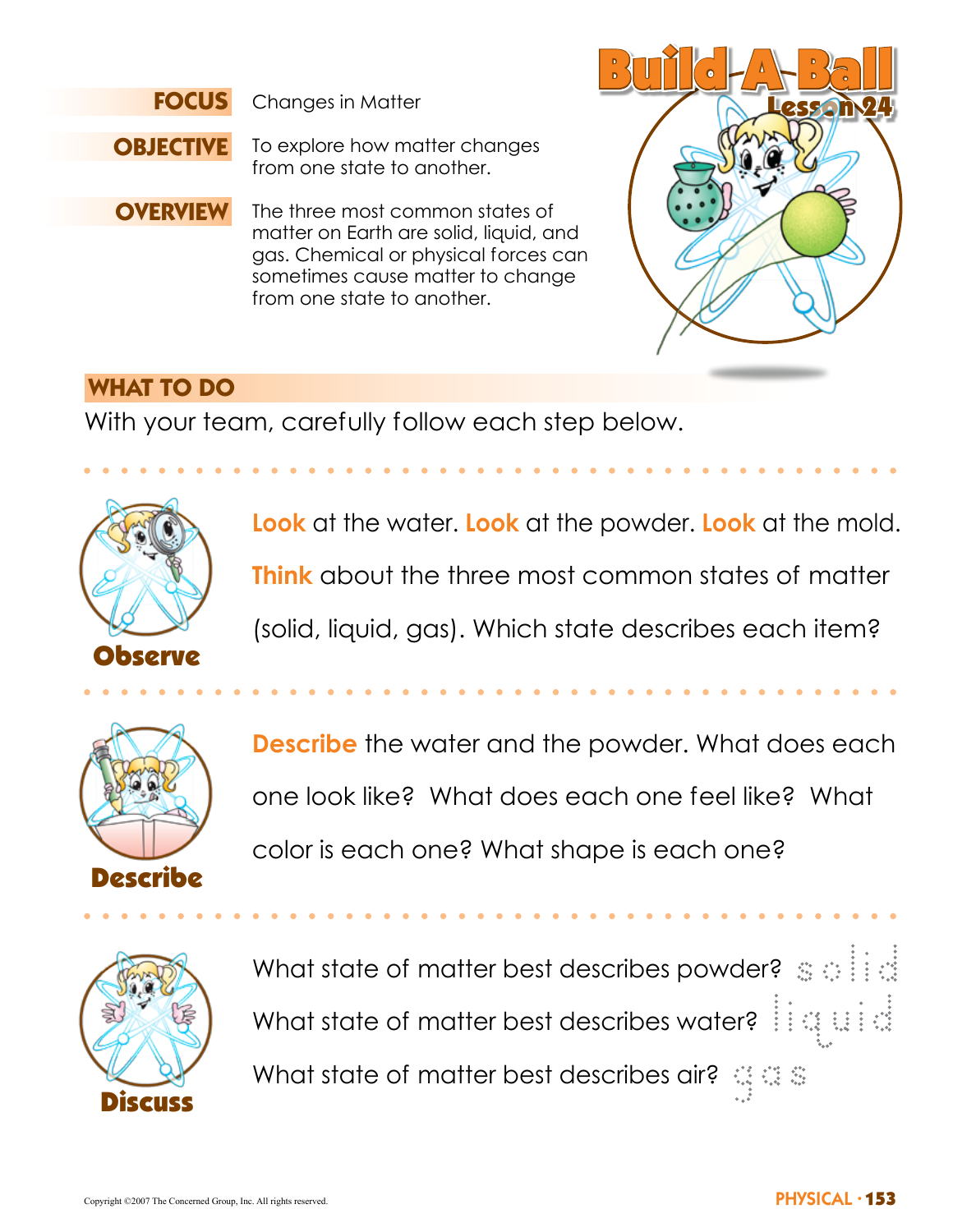

#### **READ THE STORY**

**Matter** comes in different states (solid, liquid, gas). But sometimes matter can change from one state to another. Read the story below to find out more.

# **Changes in Matter**

## **Matter may change from one state into another.**

A solid may turn into a liquid. A liquid may turn into a gas. Such changes in matter happen all the time. Common changes result from chemical or physical forces.



# **This is a chemical change. A chemical may change matter.**

Adding a chemical to a substance, or mixing chemicals together often causes matter to change states.

## **Mixing can create a chemical change.**

Mixing an antacid with water creates carbon dioxide. Some of the solid and liquid matter changes into gas.



# **This is a physical change. A physical action may change matter.**

There are many kinds of physical change, like cutting, melting, freezing, or boiling. They can make matter change states.

### **Melting can create a physical change.**

Heating makes chocolate melt. Many items melt if they get hot enough. Melting can change matter from solid to liquid.



# **Changes happen all the time. Changes in matter can be natural.**

Unprotected iron rusts over time (chemical change). Cold weather can turn liquid water to solid ice (physical change).

## **Changes in matter can also be man-made.**

Scientists combine chemicals and other ingredients to create many useful items — from plastic spoons to airplane parts!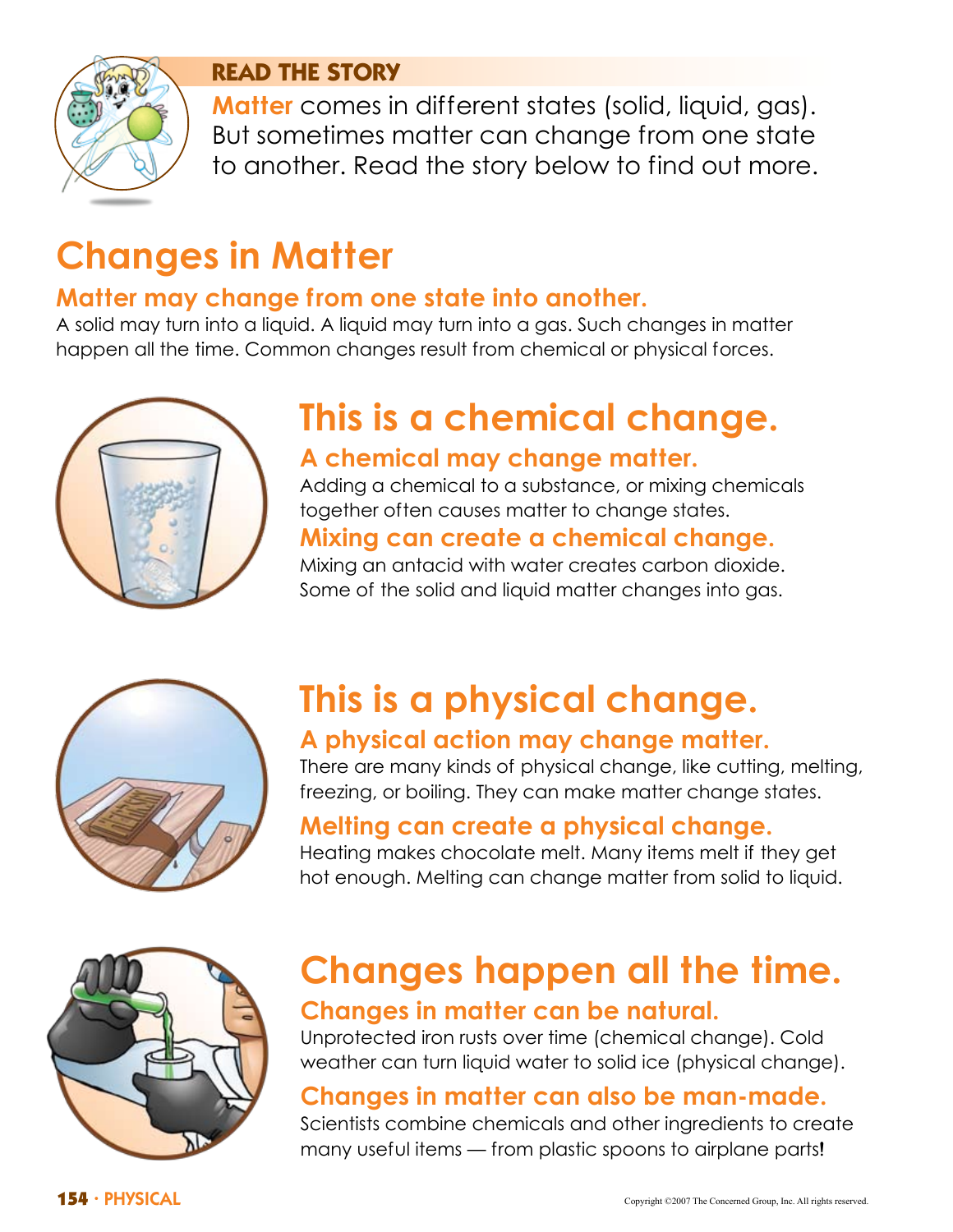#### **WHAT I LEARNED** - part 1

Discuss the story with your team, then answer the questions below.

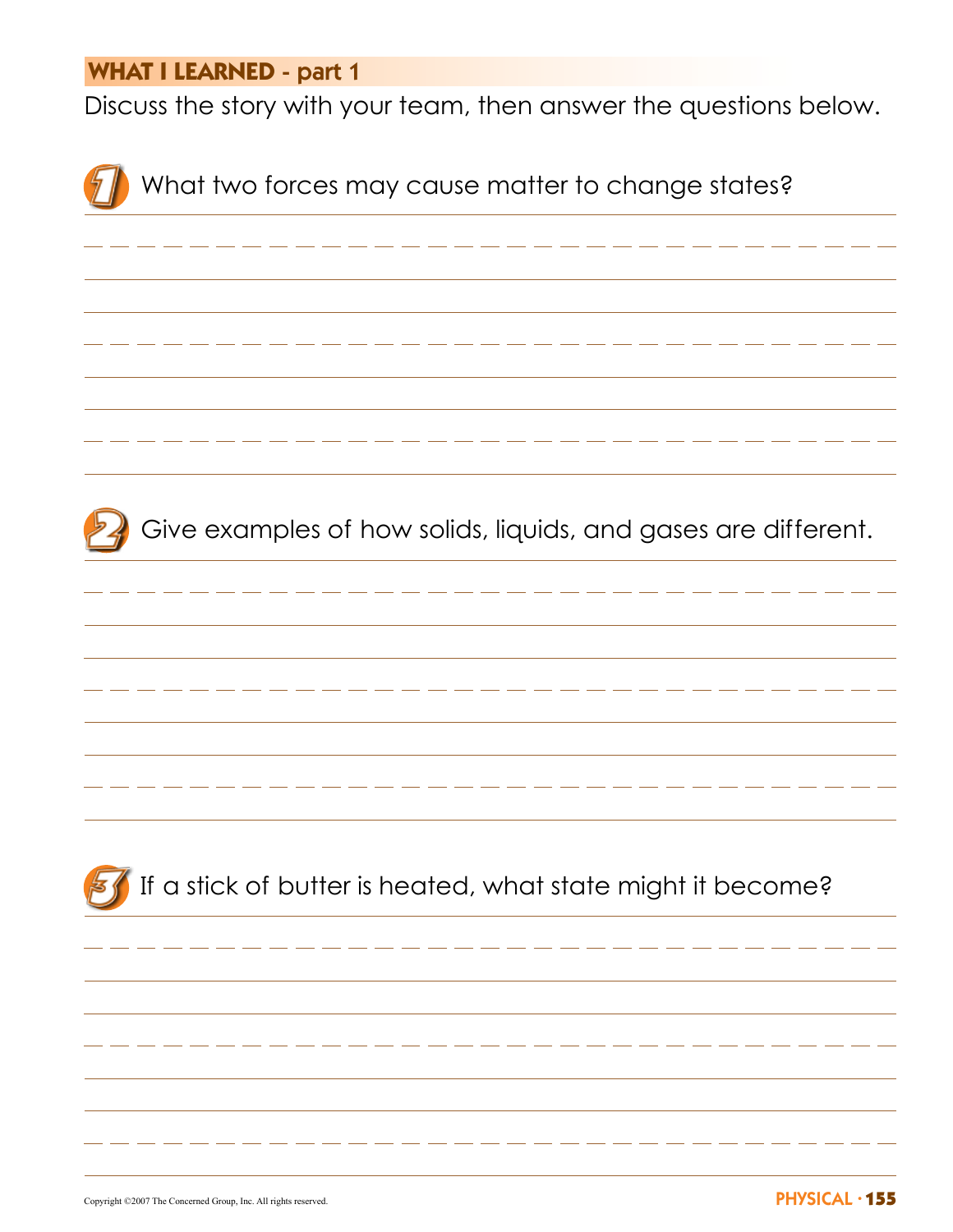

### **DO THE ACTIVITY**

Working with your research team, carefully follow each step below. Before you start, be sure you know the **safety rules** for this activity.



**Snap** together the ball mold. **Pour** the powder carefully into the mold, tapping gently so the mold is completely filled. Now **fill** a cup with water.



**Place** the mold in the cup. **Hold** the mold completely under the water for one minute. **Remove** the mold from the water and let it stand for three minutes.



**Open** the mold and **remove** the ball. **Roll** it between your hands to smooth it. **Bounce** it a few times. Make sure everyone gets a turn to examine the ball.



**Review** Steps 1 and 2. **Discuss** which states of matter were present. Now **compare** your observations with those of other research teams.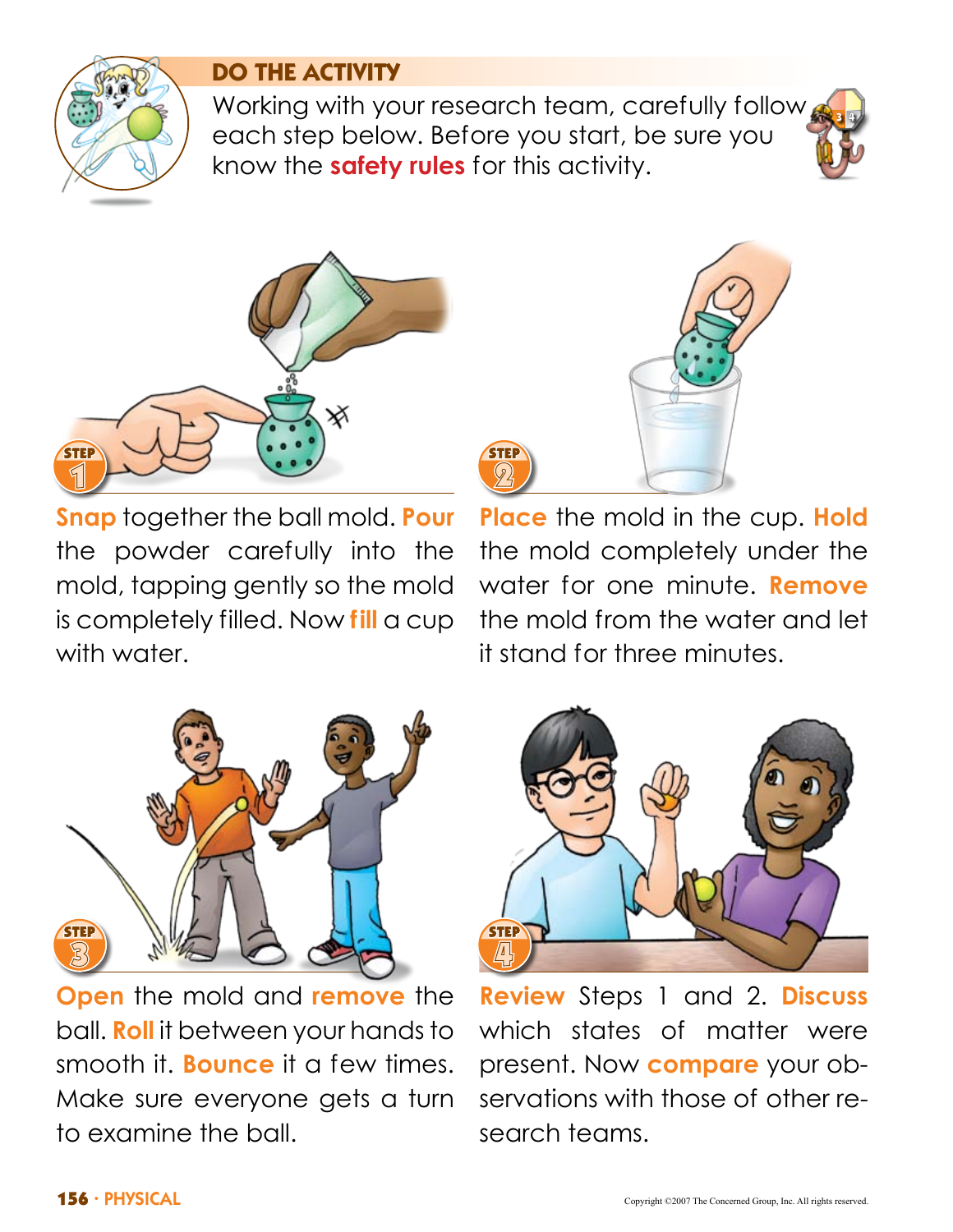#### **WHAT I LEARNED** - part 2

Discuss the activity with your team, then answer the questions below.



PHYSICAL Copyright ©2007 The Concerned Group, Inc. All rights reserved. • 157